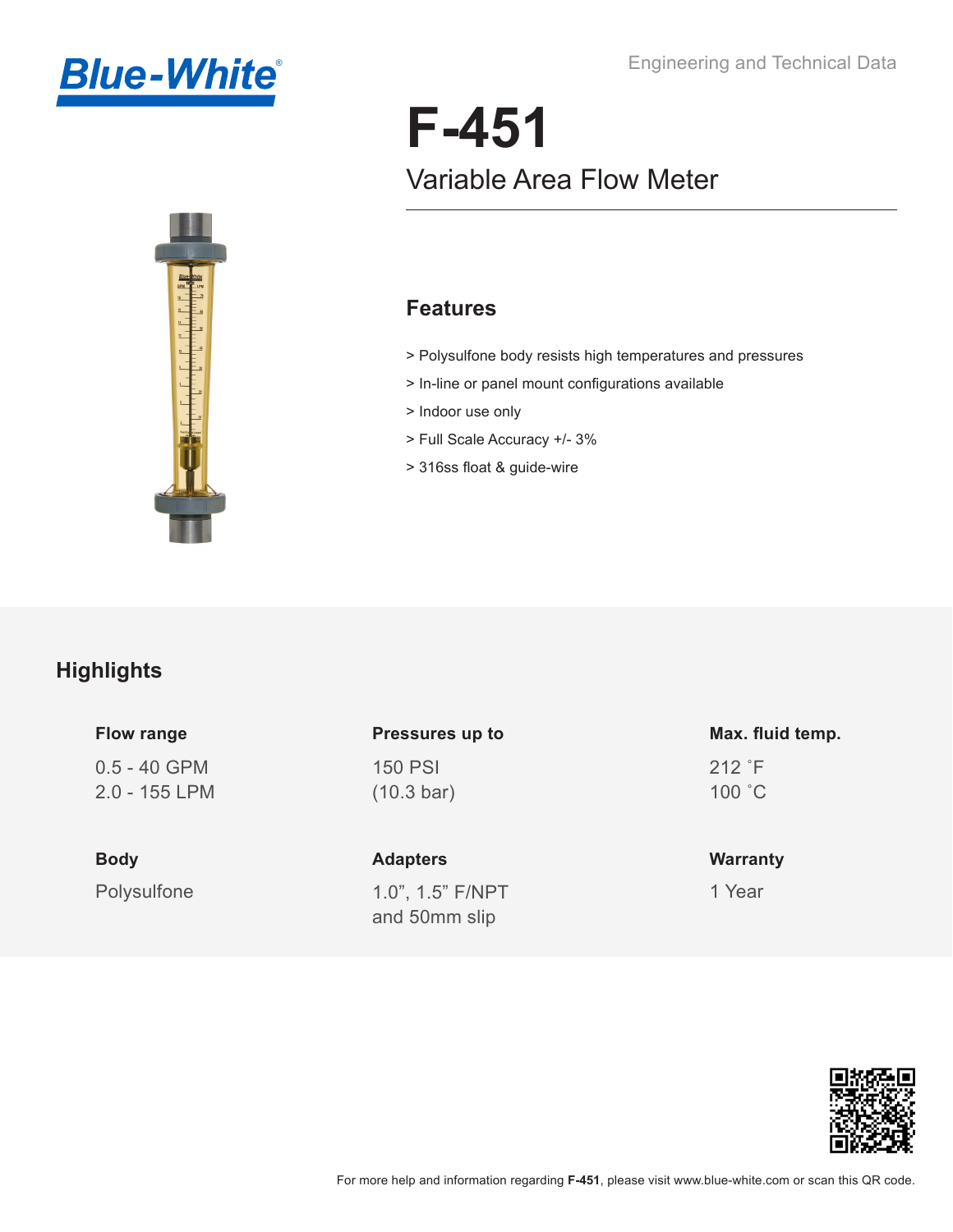### **Engineering Specifications**

| <b>Maximum Working Pressure</b>    | 150 PSI (10.3 bar) @ 70 °F (21 °C)                   |  |  |
|------------------------------------|------------------------------------------------------|--|--|
|                                    | Standard units - 1" pipe: 212 °F (100 °C) @ 0 PSI    |  |  |
| <b>Maximum Fluid Temperature</b>   | Standard units - 1-1/2" pipe: 120 °F (49 °C) @ 0 PSI |  |  |
| <b>Full Scale Accuracy</b>         | $+/- 3%$                                             |  |  |
| <b>Calibration Fluid</b>           | Water, specific gravity 1.0                          |  |  |
| <b>Scale Length</b>                | 6" (150mm)                                           |  |  |
| <b>Environment</b>                 | Not for direct sunlight exposure                     |  |  |
| <b>Maximum Pressure Drop</b>       | 1 PSI                                                |  |  |
| <b>Approximate Shipping Weight</b> | 3 lb. (1.36 kg)                                      |  |  |

#### **Dimensions**

|   | Dim Inch    | cm    |
|---|-------------|-------|
| A | $14 - 1/2"$ | 36.83 |
| в | $3 - 5/16"$ | 8.41  |



| Dim | Inch        | cm    |  |
|-----|-------------|-------|--|
| A   | $3 - 5/16"$ | 841   |  |
| в   | 15"         | 38.1  |  |
| C   | 17"         | 43.18 |  |



Vertical Inline Models Panel Mount Elbow Models

#### **Maximum Temperature vs. Pressure**



**PSIg / BAR**

F-451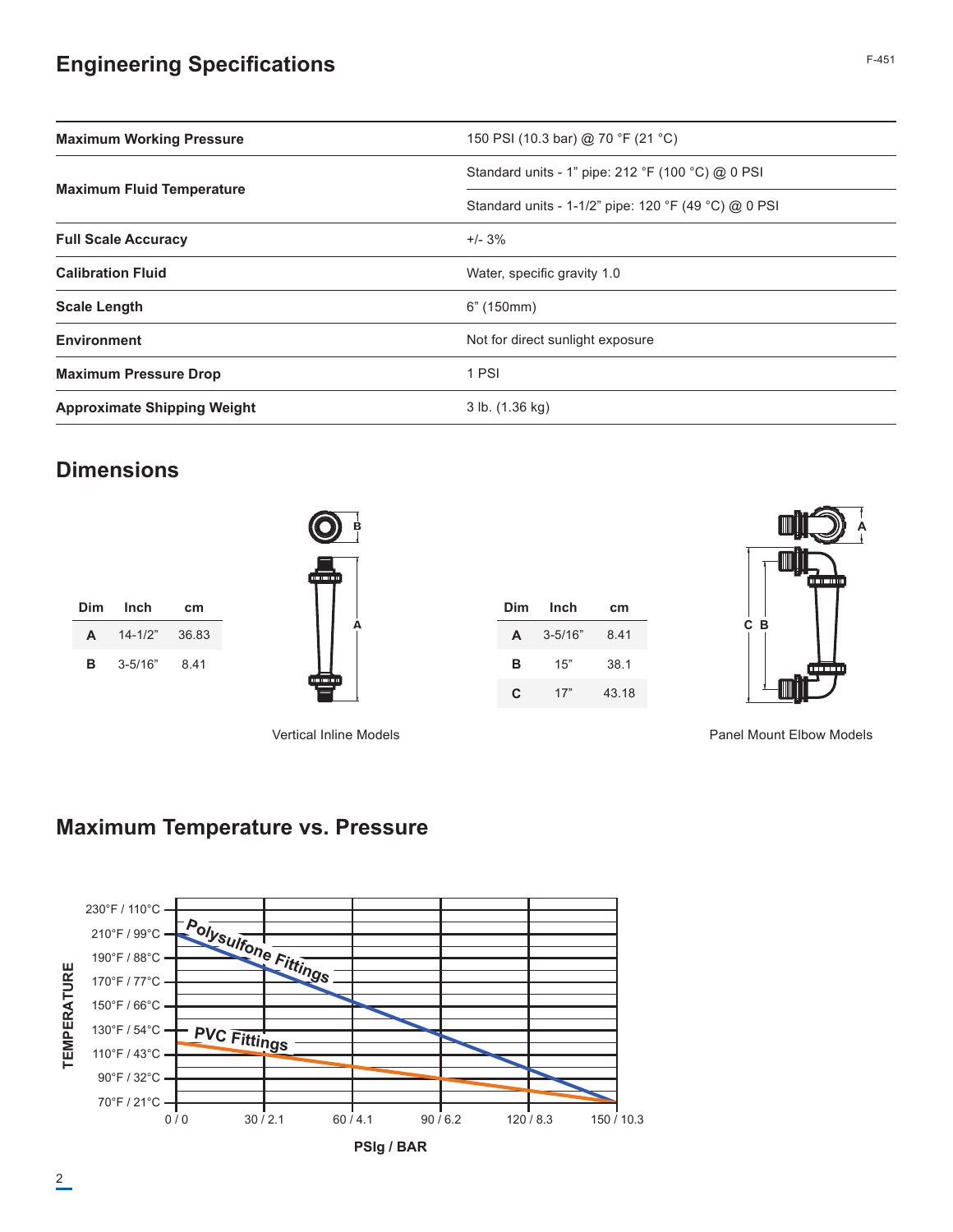### **Materials of Construction**

| <b>Non-wetted Components:</b> |                        | <b>Wetted Components:</b>           |                                            |  |
|-------------------------------|------------------------|-------------------------------------|--------------------------------------------|--|
| <b>Union Nuts</b>             | Fiber reinforced nylon | <b>Meter Body</b>                   | Polysulfone                                |  |
|                               |                        |                                     | 1" pipe: Polysulfone, F/NPT or elbow M/NPT |  |
|                               |                        | <b>Adapters</b>                     | 1.5" pipe: PVC, F/NPT                      |  |
|                               |                        | <b>Guide Rod Holder</b> Polysulfone |                                            |  |
|                               |                        | <b>O-ring Seals</b>                 | Viton <sup>®</sup>                         |  |
|                               |                        | <b>Float</b>                        | 316ss or PTFE (varies per model)           |  |
|                               |                        | <b>Guide Rod</b>                    | 316ss                                      |  |
|                               |                        | <b>Optional Shield</b>              | Polycarbonate                              |  |
|                               |                        |                                     |                                            |  |

## **Output Specifications**

| Model     | <b>Feed Rate</b> |            | <b>Max Pressure</b> | <b>Max Temperature</b>     |                       |
|-----------|------------------|------------|---------------------|----------------------------|-----------------------|
|           | <b>GPM</b>       | <b>LPM</b> | PSI (bar)           | $\degree$ F ( $\degree$ C) | <b>Float Material</b> |
| F-451006L | $0.5 - 6$        | $2 - 22$   | 150 (10.3)          | 70 (21)                    | Teflon                |
| F-451001L | $1.0 - 10$       | $4 - 40$   | 150(10.3)           | 70 (21)                    | 316ss                 |
| F-451002L | $2.0 - 20$       | $6 - 76$   | 150 (10.3)          | 70 (21)                    | 316ss                 |
| F-451003L | $3.0 - 30$       | $23 - 115$ | 150(10.3)           | 70 (21)                    | 316ss                 |
| F-451004L | $4.0 - 40$       | $15 - 155$ | 150 (10.3)          | 70 (21)                    | 316ss                 |